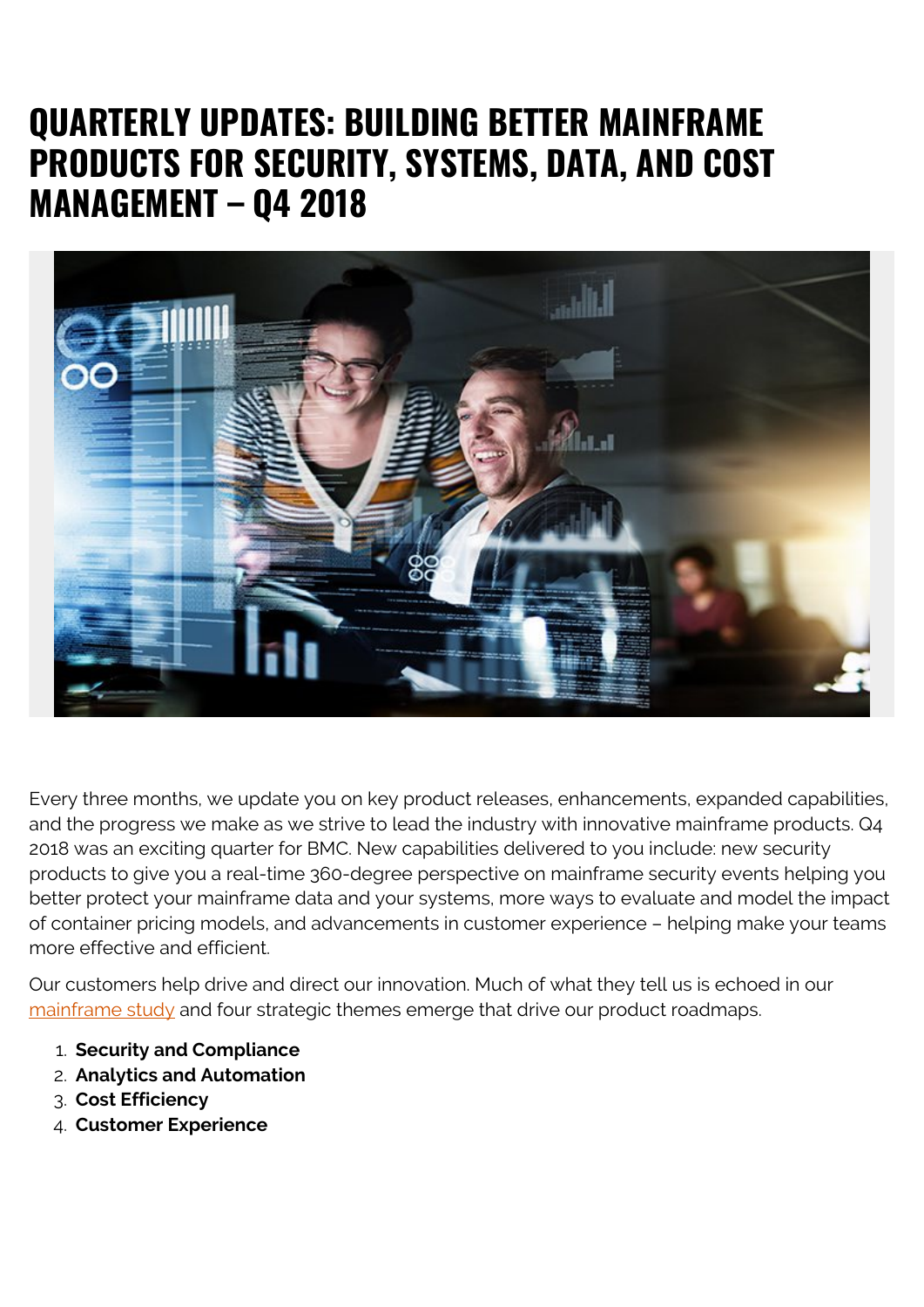## **Paving the Way to a Self-Managing Mainframe**

[BMC Automated Mainframe Intelligence \(AMI\) solutions](https://blogs.bmc.com/it-solutions/bmc-ami-automated-mainframe-intelligence.html) combine built-in domain expertise, machine learning, intelligent automation, and predictive analytics to help enterprises automatically manage, diagnose, heal, secure, and optimize mainframe processes. Enterprise IT teams are experiencing complexity at an accelerating rate, and data and transaction volumes are exploding – all while trying to manage a changing workforce, close the skills gap, and optimize costs. That is why BMC product teams are dedicated to building products that will keep your mainframe environment secure, performing optimally, and in the most cost-effective manner.

Our recent expansion into the Security space with our **AMI** for Security Solutions is one example of our commitment to building a comprehensive, end-to-end solution platform for mainframe management. IT professionals have turned to solutions that extend real-time visibility into mainframes for up-to-the-second security notifications and faster remediation of a breach event. A [study sponsored by IBM Security and conducted by Ponemon Institute](https://www.ibm.com/security/data-breach) supports the idea of a "selfmanaging mainframe" and found that total costs of a breach can be reduced with widely deployed, automated security technologies using artificial intelligence, machine learning and automation.

Here are the most notable new products and features released in Q4. Click [here for more detailed](https://docs.bmc.com/docs/pages/viewpage.action?pageId=837338347) [technical bulletins and release notes](https://docs.bmc.com/docs/pages/viewpage.action?pageId=837338347).

## 1. **Security and Compliance:**

- **Strengthen enterprise-wide security** by capturing security related event data in realtime and making that information available to all the industry leading Enterprise SIEMS, AMI for Security helps ensure your mainframe is secure.
- **Use out-of-the-box capabilities and audit scorecards** in AMI for Security that help you meet requirements set forth by PCI DSS, HIPAA, GDPR and other standards
- **Improve recovery performance** by reducing CPU and elapsed time for rebuilding indexes with Recovery Management for Db2
- **Improve security** and provide audit information easily with MainView for IMS
- 2. **Analytics and Automation:**
	- **Reduce mean time to problem resolution** by correlating threads to transactions across subsystems with MainView for Db2
	- **Enhance higher availability and scalability** in MainView for CICS 6.9
	- **Reduce mean time to problem resolution** through automated collection of diagnostic data in MainView AutoOPERATOR
	- **Enhance scalability** with support for extremely large DSSIZES in our NGT utilities for DB2
	- **Improve performance** and support for Db2 changes by integrating NGT Load and NGT Unload to Change Manager and the ability to manage NGT Utilities through Catalog Manager for DB2
	- **Dynamically control DB2** Buffer Pool Thresholds and monitor performance in real-time with Pool Advisor for DB2
- 3. **Cost Efficiency**
	- **Take advantage** of IBM's Container and Mobile Workloads pricing models with Cost Analyzer for zEnterprise
	- **Reduce costs and monitor performance at higher levels** with SmartTune for AppTune and dive down for information as needed with SQL Performance for Db2
- 4. **Customer Experience**